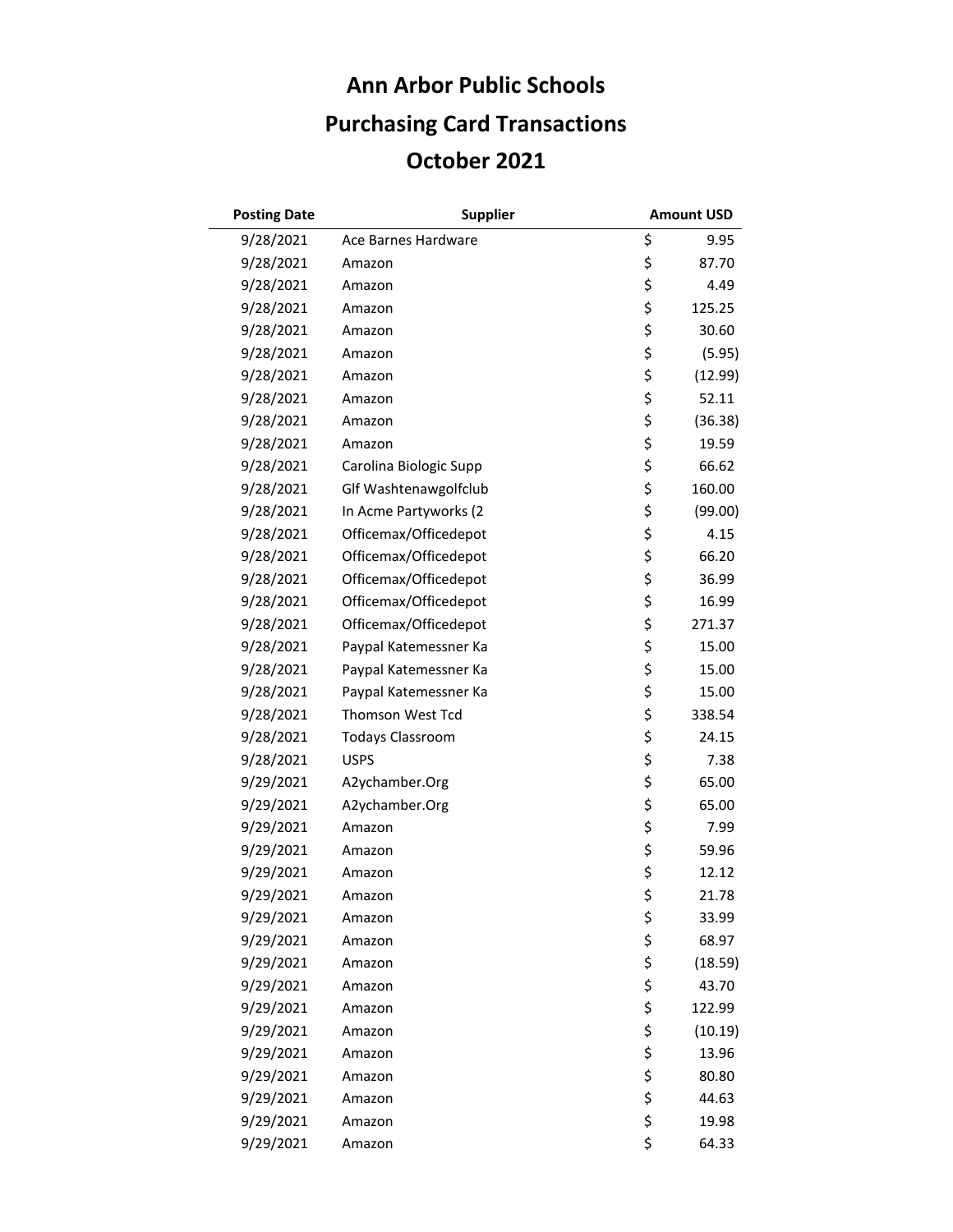| 9/29/2021 | <b>Carls Golf Land Bloomf</b> | \$<br>929.87    |
|-----------|-------------------------------|-----------------|
| 9/29/2021 | Carolina Biologic Supp        | \$<br>53.07     |
| 9/29/2021 | Cdw Govt #1347576             | \$<br>785.40    |
| 9/29/2021 | Cdw Govt #1376923             | \$<br>678.20    |
| 9/29/2021 | Cottage Inn Pizza - An        | \$<br>45.21     |
| 9/29/2021 | D J Wall-St-Journal           | \$<br>38.99     |
| 9/29/2021 | Enterprise Rent-A-Car         | \$<br>54.15     |
| 9/29/2021 | <b>Enterprise Rent-A-Car</b>  | \$<br>72.79     |
| 9/29/2021 | Lessors Welding Supply        | \$<br>115.00    |
| 9/29/2021 | Lowes #01750                  | \$<br>746.64    |
| 9/29/2021 | Memspa                        | \$<br>555.00    |
| 9/29/2021 | Mi State Police Ichat         | \$<br>70.00     |
| 9/29/2021 | Michigansch                   | \$<br>305.00    |
| 9/29/2021 | Mipamsu                       | \$<br>47.50     |
| 9/29/2021 | Ninja Life Hacks              | \$<br>168.00    |
| 9/29/2021 | Officemax/Officedepot         | \$<br>4.40      |
| 9/29/2021 | Officemax/Officedepot         | \$<br>67.31     |
| 9/29/2021 | Officemax/Officedepot         | \$<br>14.79     |
| 9/29/2021 | Really Good Stuff             | \$<br>195.72    |
| 9/29/2021 | Scholastic, Inc.              | \$<br>296.67    |
| 9/29/2021 | Scholastic, Inc.              | \$<br>1,384.46  |
| 9/29/2021 | School Health Corp            | \$<br>(39.51)   |
| 9/29/2021 | School Health Corp            | \$<br>142.47    |
| 9/29/2021 | Sp Clearmask                  | \$<br>67.00     |
| 9/29/2021 | <b>Todays Classroom</b>       | \$<br>20.00     |
| 9/29/2021 | Wildlife Services Of M        | \$<br>1,400.00  |
| 9/30/2021 | Amazon                        | \$<br>145.00    |
| 9/30/2021 | Amazon                        | \$<br>263.99    |
| 9/30/2021 | Amazon                        | \$<br>22.80     |
| 9/30/2021 | Amazon                        | \$<br>72.64     |
| 9/30/2021 | Amazon                        | \$<br>14.64     |
| 9/30/2021 | Amazon                        | \$<br>20.58     |
| 9/30/2021 | Amazon                        | \$<br>148.95    |
| 9/30/2021 | Amazon                        | \$<br>397.50    |
| 9/30/2021 | Amazon                        | \$<br>28.75     |
| 9/30/2021 | Amazon                        | \$<br>30.98     |
| 9/30/2021 | Amazon                        | \$<br>5.98      |
| 9/30/2021 | Barry Bagels - Ann Arb        | \$<br>15.75     |
| 9/30/2021 | Boilers Controls & Equ        | \$<br>806.32    |
| 9/30/2021 | Boilers Controls & Equ        | \$<br>1,372.50  |
| 9/30/2021 | City Of Ann Arbor             | \$<br>1,108.00  |
| 9/30/2021 | City Of Ann Arbor             | \$<br>54,156.44 |
| 9/30/2021 | Fedex 425252855               | \$<br>80.14     |
| 9/30/2021 | Homedepot.Com                 | \$<br>998.00    |
| 9/30/2021 | Learning Without Tears        | \$<br>215.05    |
| 9/30/2021 | Little Caesars 0007 00        | \$<br>36.45     |
| 9/30/2021 | Mfasco Health & Safety        | \$<br>387.40    |
| 9/30/2021 | Mi State Police Ichat         | \$<br>30.00     |
| 9/30/2021 | Michigan Air Products         | \$<br>2,100.00  |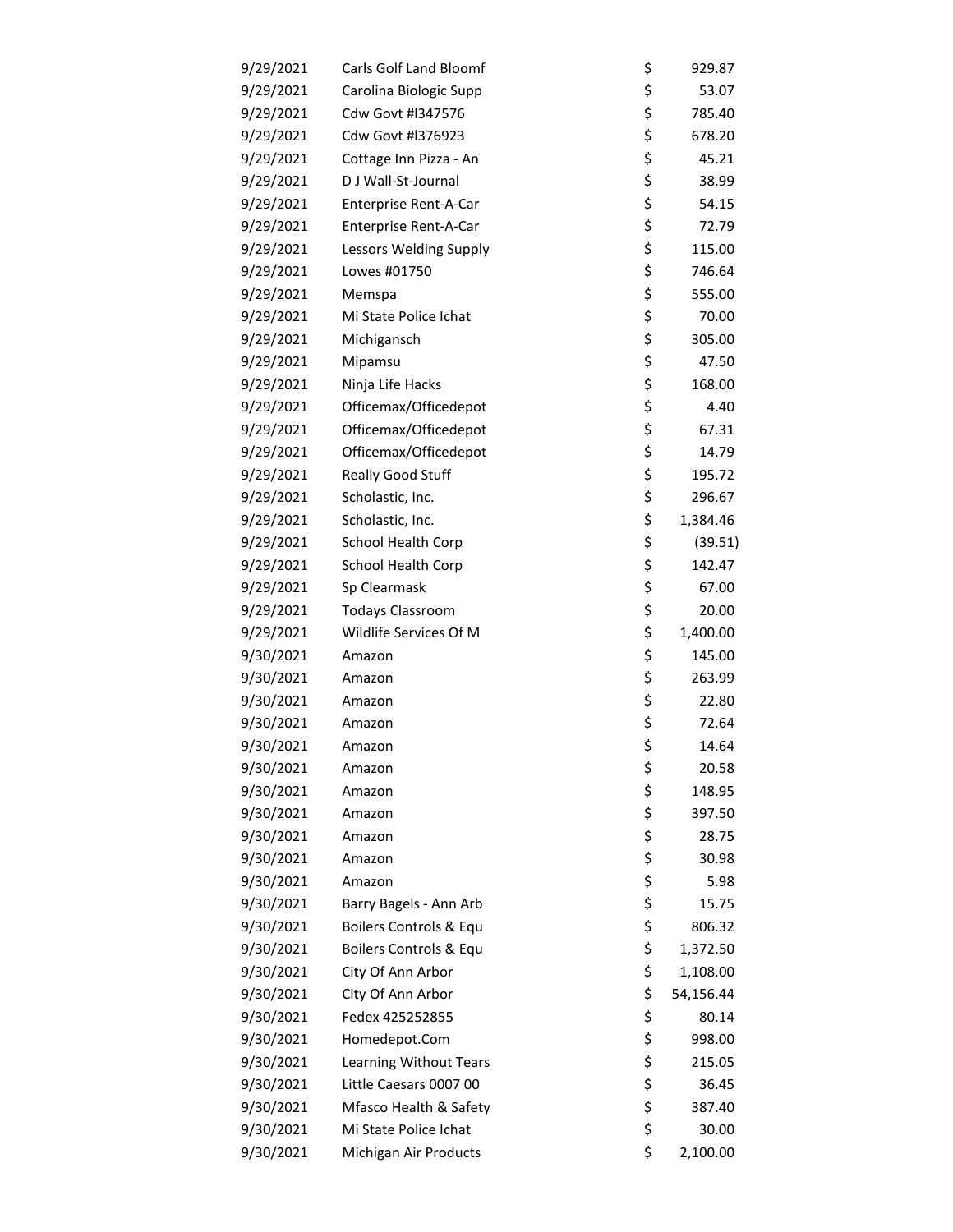| 9/30/2021 | Officemax/Officedepot    | \$<br>27.45    |
|-----------|--------------------------|----------------|
| 9/30/2021 | Officemax/Officedepot    | \$<br>174.95   |
| 9/30/2021 | Paypal Michigancou       | \$<br>120.00   |
| 9/30/2021 | <b>Quill Corporation</b> | \$<br>(190.74) |
| 9/30/2021 | Quill Corporation        | \$<br>72.55    |
| 9/30/2021 | <b>Quill Corporation</b> | \$<br>17.84    |
| 9/30/2021 | <b>Quill Corporation</b> | \$<br>74.77    |
| 9/30/2021 | Really Good Stuff        | \$<br>1,414.32 |
| 9/30/2021 | Sks Bottle & Packaging   | \$<br>46.46    |
| 9/30/2021 | Speedway 08707 Ann Arb   | \$<br>80.00    |
| 9/30/2021 | <b>USPS</b>              | \$<br>2.36     |
| 10/1/2021 | 4te Pittsfield Townshi   | \$<br>26.95    |
| 10/1/2021 | Amazon                   | \$<br>7.99     |
| 10/1/2021 | Amazon                   | \$<br>8.48     |
| 10/1/2021 | Amazon                   | \$<br>24.00    |
| 10/1/2021 | Amazon                   | \$<br>52.11    |
| 10/1/2021 | Amazon                   | \$<br>103.83   |
| 10/1/2021 | Amazon                   | \$<br>31.32    |
| 10/1/2021 | Amazon                   | \$<br>59.90    |
| 10/1/2021 | Amazon                   | \$<br>24.89    |
| 10/1/2021 | Amazon                   | \$<br>3.82     |
| 10/1/2021 | Amazon                   | \$<br>21.99    |
| 10/1/2021 | Amazon                   | \$<br>76.76    |
| 10/1/2021 | Amazon                   | \$<br>138.44   |
| 10/1/2021 | Amazon                   | \$<br>79.99    |
| 10/1/2021 | Barnes&noble.Com-Bn      | \$<br>107.96   |
| 10/1/2021 | Cottage Inn Pizza - An   | \$<br>113.90   |
| 10/1/2021 | Gbc Arden Studio         | \$<br>2,554.12 |
| 10/1/2021 | Mailchimp Misc           | \$<br>9.99     |
| 10/1/2021 | Meijer #173              | \$<br>43.22    |
| 10/1/2021 | Memspa                   | \$<br>555.00   |
| 10/1/2021 | Miaaa Membership         | \$<br>182.00   |
| 10/1/2021 | Michassocsc              | \$<br>180.00   |
| 10/1/2021 | Michassocsc              | \$<br>445.00   |
| 10/1/2021 | Officemax/Officedepot    | \$<br>36.60    |
| 10/1/2021 | Officemax/Officedepot    | \$<br>42.70    |
| 10/1/2021 | Officemax/Officedepot    | \$<br>11.82    |
| 10/1/2021 | Officemax/Officedepot    | \$<br>24.99    |
| 10/1/2021 | Officemax/Officedepot    | \$<br>(9.99)   |
| 10/1/2021 | Officemax/Officedepot    | \$<br>256.54   |
| 10/1/2021 | Officemax/Officedepot    | \$<br>113.60   |
| 10/1/2021 | Quill Corporation        | \$<br>(11.55)  |
| 10/1/2021 | Quill Corporation        | \$<br>17.84    |
| 10/1/2021 | Scsimagegroup.Com        | \$<br>3,990.00 |
| 10/1/2021 | <b>Stadium Hardware</b>  | \$<br>26.57    |
| 10/1/2021 | Vwr International Inc    | \$<br>89.70    |
| 10/1/2021 | Wf Wayfair3612300919     | \$<br>243.24   |
| 10/1/2021 | Wolverine Rental & Sup   | \$<br>3,000.00 |
| 10/1/2021 | Wolverine Rental & Sup   | \$<br>3,000.00 |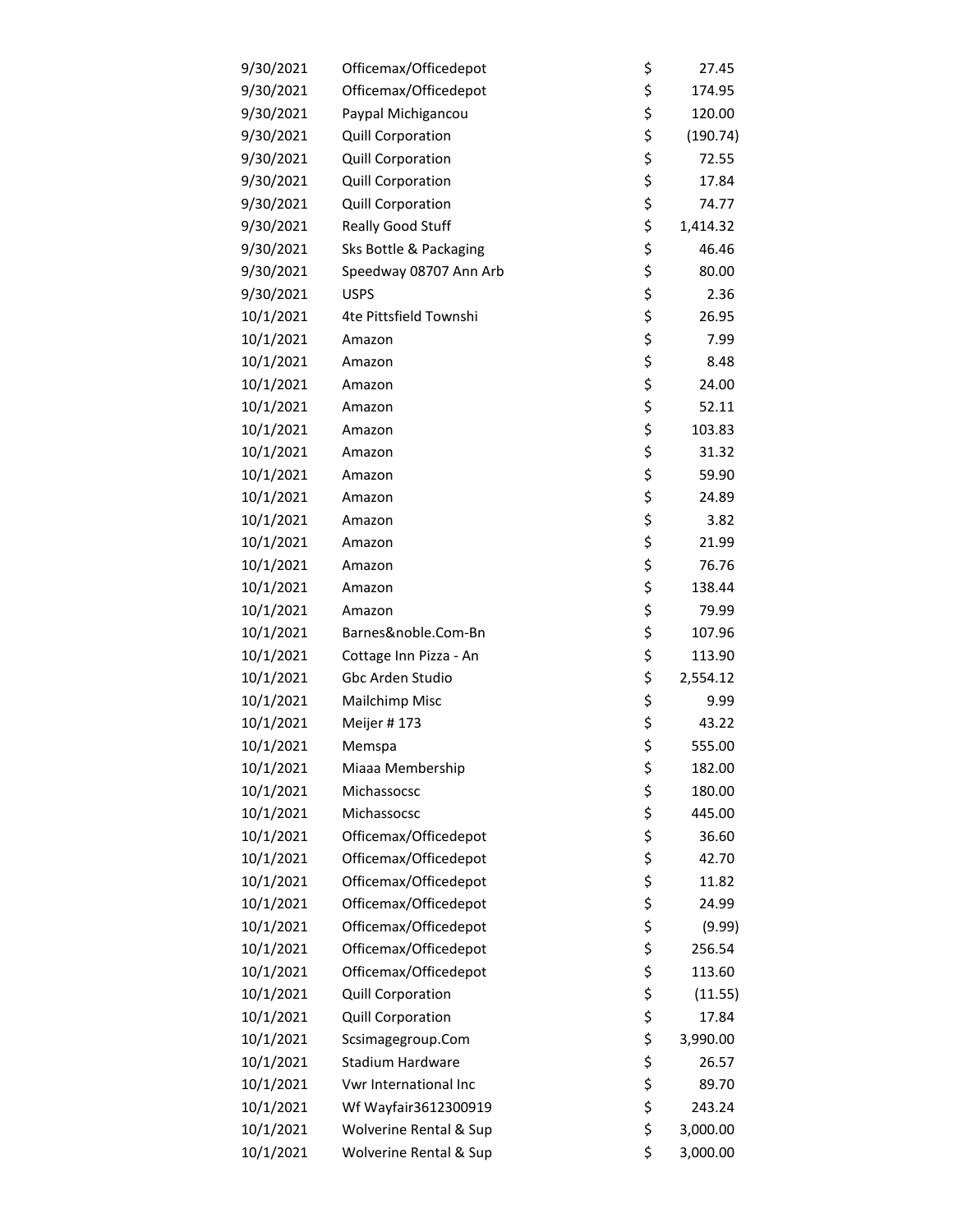| 10/4/2021 | Amazon                      | \$<br>81.21     |
|-----------|-----------------------------|-----------------|
| 10/4/2021 | Amazon                      | \$<br>50.85     |
| 10/4/2021 | Amazon                      | \$<br>11.69     |
| 10/4/2021 | Amazon                      | \$<br>22.99     |
| 10/4/2021 | Amazon                      | \$<br>68.99     |
| 10/4/2021 | Amazon                      | \$<br>0.44      |
| 10/4/2021 | Amazon                      | \$<br>113.90    |
| 10/4/2021 | Amazon                      | \$<br>14.99     |
| 10/4/2021 | Amazon                      | \$<br>65.94     |
| 10/4/2021 | Amazon                      | \$<br>120.32    |
| 10/4/2021 | Amazon                      | \$<br>33.79     |
| 10/4/2021 | Amazon                      | \$<br>99.99     |
| 10/4/2021 | Amazon                      | \$<br>9.96      |
| 10/4/2021 | Amazon                      | \$<br>13.79     |
| 10/4/2021 | Amazon                      | \$<br>(27.75)   |
| 10/4/2021 | Amazon                      | \$<br>73.59     |
| 10/4/2021 | Amazon                      | \$<br>96.80     |
| 10/4/2021 | Amazon                      | \$<br>104.68    |
| 10/4/2021 | Amazon                      | \$<br>52.02     |
| 10/4/2021 | Amazon                      | \$<br>71.28     |
| 10/4/2021 | Amazon                      | \$<br>19.99     |
| 10/4/2021 | Cdw Govt #1590548           | \$<br>433.89    |
| 10/4/2021 | Delta 00676514694866        | \$<br>212.80    |
| 10/4/2021 | Delta 00676514694870        | \$<br>212.80    |
| 10/4/2021 | Delta 00676514694881        | \$<br>212.80    |
| 10/4/2021 | Demco Inc                   | \$<br>220.54    |
| 10/4/2021 | Demco Inc                   | \$<br>48.90     |
| 10/4/2021 | Demco Inc                   | \$<br>142.13    |
| 10/4/2021 | <b>Full Compass Systems</b> | \$<br>803.68    |
| 10/4/2021 | Jersey Mikes 31001          | \$<br>157.41    |
| 10/4/2021 | Jersey Mikes 31001          | \$<br>(166.00)  |
| 10/4/2021 | Jersey Mikes 31001          | \$<br>166.00    |
| 10/4/2021 | Jimmy Johns # 90012 M       | \$<br>50.16     |
| 10/4/2021 | Kroger #688                 | \$<br>27.55     |
| 10/4/2021 | Learning A-Z, Llc           | \$<br>118.00    |
| 10/4/2021 | Meijer #064                 | \$<br>55.16     |
| 10/4/2021 | Mi Assoc Sch Adm            | \$<br>445.00    |
| 10/4/2021 | Mi Assoc Sch Adm            | \$<br>445.00    |
| 10/4/2021 | Mi Assoc Sch Adm            | \$<br>445.00    |
| 10/4/2021 | Officemax/Officedepot       | \$<br>32.19     |
| 10/4/2021 | Officemax/Officedepot       | \$<br>351.58    |
| 10/4/2021 | Officemax/Officedepot       | \$<br>324.90    |
| 10/4/2021 | Officemax/Officedepot       | \$<br>31.88     |
| 10/4/2021 | Officemax/Officedepot       | \$<br>39.65     |
| 10/4/2021 | Officemax/Officedepot       | \$<br>18.87     |
| 10/4/2021 | Paypal Mi Virtual           | \$<br>50.00     |
| 10/4/2021 | Quill Corporation           | \$<br>124.97    |
| 10/4/2021 | Residence Inns Ann Arb      | \$<br>440.49    |
| 10/4/2021 | Robert Half Intl            | \$<br>16,160.00 |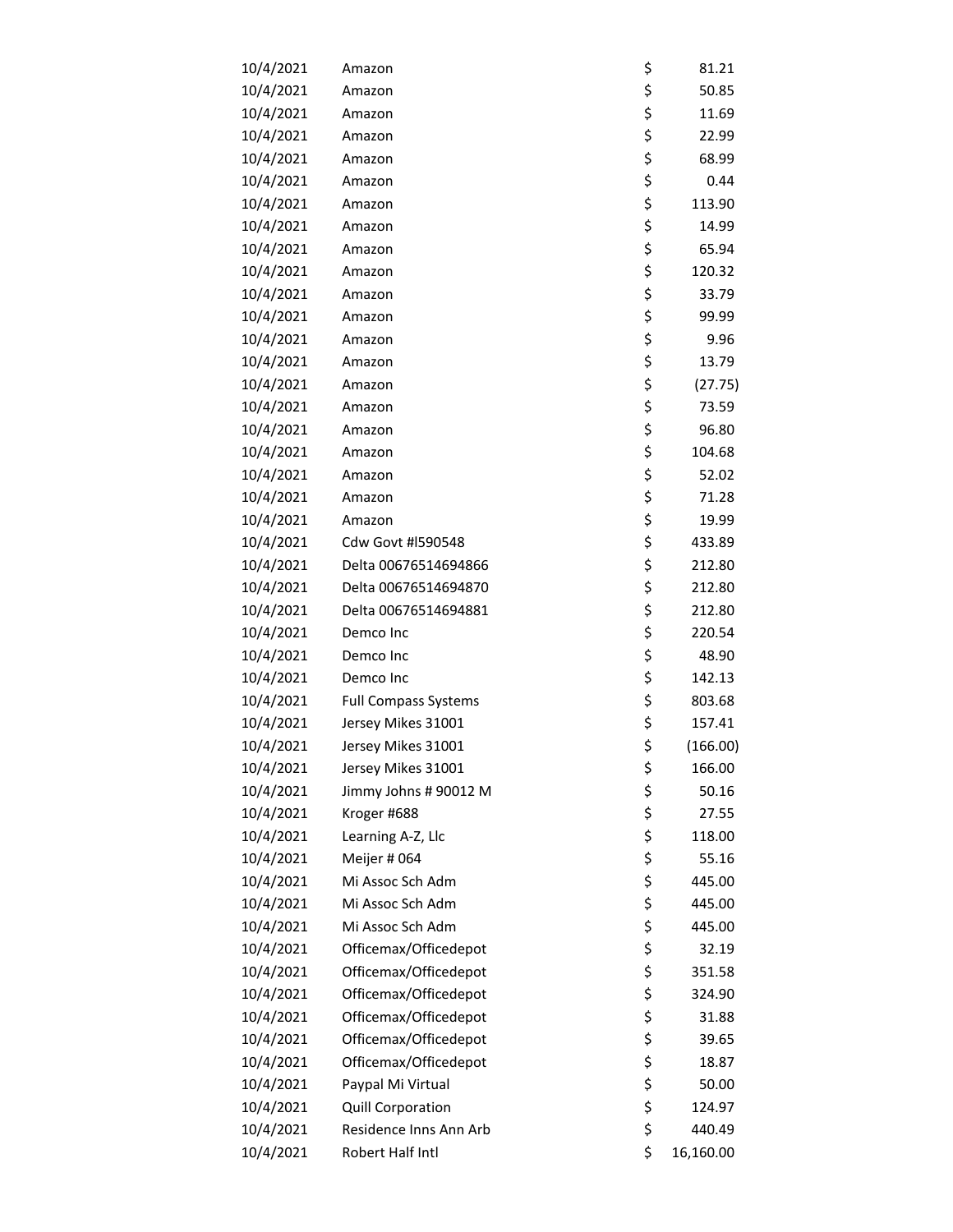| 10/4/2021 | Sheraton Ann Arbor Hot  | \$       | 2,002.14 |
|-----------|-------------------------|----------|----------|
| 10/4/2021 | Sheraton Ann Arbor Hot  | \$       | 3,459.96 |
| 10/4/2021 | Signupgenius            | \$       | 269.89   |
| 10/4/2021 | The Home Depot #2721    | \$       | 404.13   |
| 10/4/2021 | <b>USPS</b>             | \$       | 14.76    |
| 10/4/2021 | <b>USPS</b>             | \$       | 2.96     |
| 10/4/2021 | Wf Wayfair3612300919    | \$       | (13.77)  |
| 10/5/2021 | Amazon                  | \$       | 330.80   |
| 10/5/2021 | Amazon                  | \$       | 13.95    |
| 10/5/2021 | Amazon                  | \$       | 15.10    |
| 10/5/2021 | Amazon                  | \$       | 49.99    |
| 10/5/2021 | Amazon                  | \$       | 37.88    |
| 10/5/2021 | Amazon                  | \$       | 13.47    |
| 10/5/2021 | Amazon                  | \$       | 303.45   |
| 10/5/2021 | B&h Photo 800-606-6969  | \$       | 209.95   |
| 10/5/2021 | Cdw Govt #1643199       | \$       | 112.20   |
| 10/5/2021 | Crystal Mtn Lodging     | \$       | 270.96   |
| 10/5/2021 | Huron Pet Supply Inc    | \$       | 17.98    |
| 10/5/2021 | Mhsfhl                  | \$       | 600.00   |
| 10/5/2021 | Mi State Police Ichat   | \$       | 20.00    |
| 10/5/2021 | Nasco Fort Atkinson     | \$       | 146.85   |
| 10/5/2021 | Officemax/Officedepot   | \$       | 11.24    |
| 10/5/2021 | Officemax/Officedepot   | \$       | 87.69    |
| 10/5/2021 | Officemax/Officedepot   | \$       | 131.99   |
| 10/5/2021 | Officemax/Officedepot   | \$       | 8.31     |
| 10/5/2021 | Officemax/Officedepot   | \$       | 10.11    |
| 10/5/2021 | Paypal Michiganall      | \$       | 40.00    |
| 10/5/2021 | Really Good Stuff       | \$       | 142.93   |
| 10/5/2021 | Sams Club #6667         | \$       | 34.98    |
| 10/5/2021 | Samsclub #6667          | \$       | 26.50    |
| 10/5/2021 | School Specialty Llc    | \$       | 320.00   |
| 10/5/2021 | Sq Piece Products       | \$       | 20.00    |
| 10/5/2021 | <b>Stadium Hardware</b> | \$       | (25.42)  |
| 10/5/2021 | <b>Stadium Hardware</b> | \$       | 25.42    |
| 10/5/2021 | The Home Depot #2724    | \$       | 97.32    |
| 10/5/2021 | <b>USPS</b>             | \$       | 8.80     |
| 10/6/2021 | Amazon                  | \$       | 158.99   |
| 10/6/2021 | Amazon                  | \$       | 15.98    |
| 10/6/2021 | Amazon                  | \$       | 11.53    |
| 10/6/2021 | Amazon                  | \$       | 10.99    |
| 10/6/2021 | Amazon                  | \$       | 94.27    |
| 10/6/2021 | Amazon                  | \$       | 28.72    |
| 10/6/2021 | Barry Bagels - Ann Arb  | \$       | 25.02    |
| 10/6/2021 | Calendly                | \$       | 288.00   |
| 10/6/2021 | Cottage Inn Pizza - An  | \$       | 84.00    |
| 10/6/2021 | Fedex 425824732         | \$       | 26.73    |
| 10/6/2021 | Gaylord National F/D    | \$       | 221.84   |
| 10/6/2021 | Gaylord National F/D    | \$<br>\$ | 221.84   |
| 10/6/2021 | Gaylord National F/D    |          | 221.84   |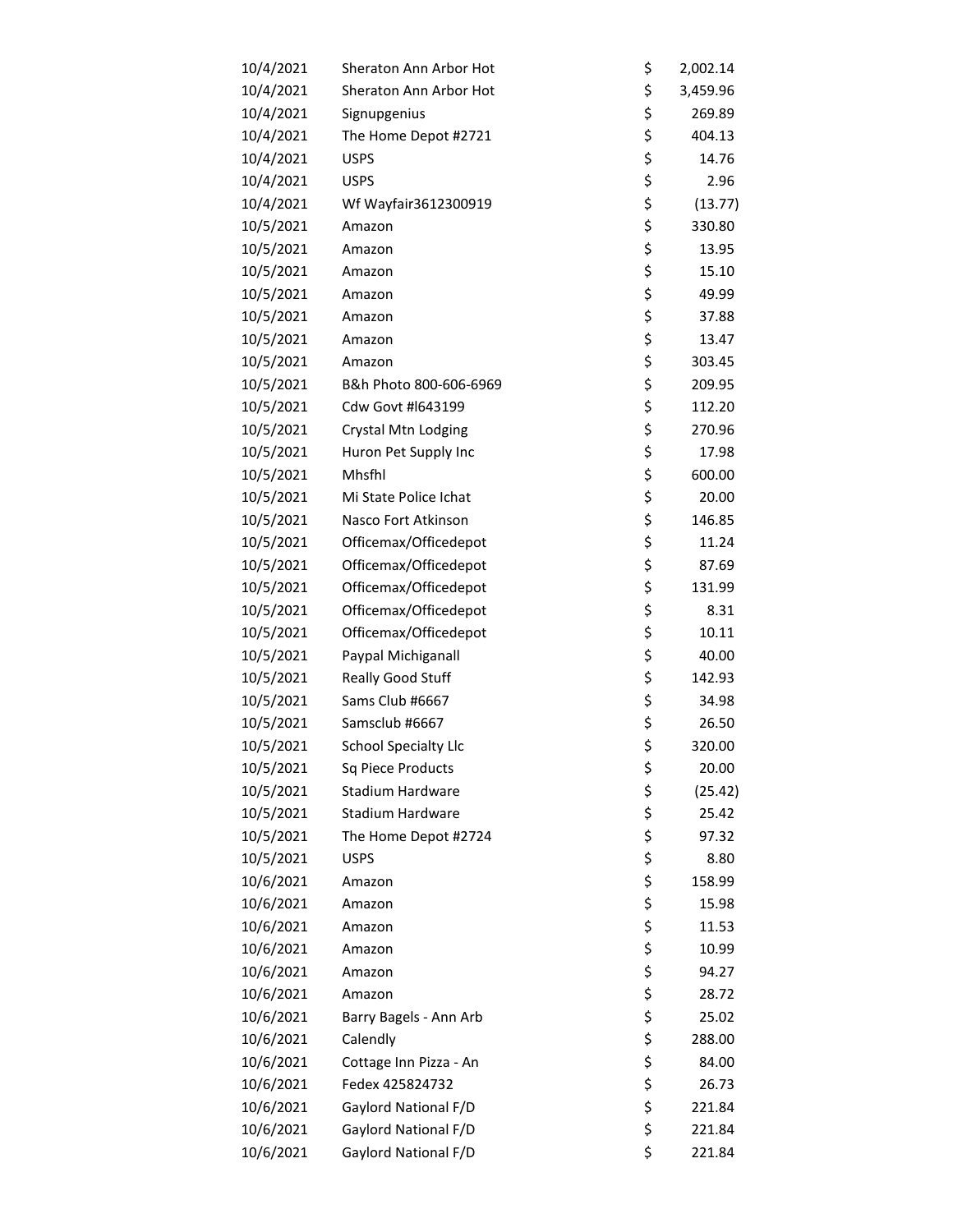| 10/6/2021 | Gfs Store #0868              | \$<br>141.54   |
|-----------|------------------------------|----------------|
| 10/6/2021 | Gfs Store #1973              | \$<br>420.84   |
| 10/6/2021 | Int Baccalaureate Org        | \$<br>2,268.00 |
| 10/6/2021 | Joann Stores #2003           | \$<br>57.37    |
| 10/6/2021 | Officemax/Officedepot        | \$<br>4.19     |
| 10/6/2021 | Officemax/Officedepot        | \$<br>21.07    |
| 10/6/2021 | Officemax/Officedepot        | \$<br>70.38    |
| 10/6/2021 | Officemax/Officedepot        | \$<br>66.44    |
| 10/6/2021 | Officemax/Officedepot        | \$<br>34.70    |
| 10/6/2021 | Officemax/Officedepot        | \$<br>103.96   |
| 10/6/2021 | Officemax/Officedepot        | \$<br>25.43    |
| 10/6/2021 | Officemax/Officedepot        | \$<br>17.54    |
| 10/6/2021 | Officemax/Officedepot        | \$<br>47.62    |
| 10/6/2021 | Officemax/Officedepot        | \$<br>512.23   |
| 10/6/2021 | Officemax/Officedepot        | \$<br>18.87    |
| 10/6/2021 | Quill Corporation            | \$<br>137.96   |
| 10/6/2021 | School Specialty Llc         | \$<br>23.94    |
| 10/6/2021 | Sentinel Technologies        | \$<br>120.00   |
| 10/6/2021 | The Home Depot #2770         | \$<br>42.40    |
| 10/6/2021 | The Webstaurant Store        | \$<br>581.90   |
| 10/6/2021 | Varsity Spirit Fashion       | \$<br>793.00   |
| 10/7/2021 | Amazon                       | \$<br>109.89   |
| 10/7/2021 | Amazon                       | \$<br>(145.00) |
| 10/7/2021 | Amazon                       | \$<br>6.57     |
| 10/7/2021 | Amazon                       | \$<br>31.99    |
| 10/7/2021 | Amazon                       | \$<br>84.89    |
| 10/7/2021 | Amazon                       | \$<br>209.99   |
| 10/7/2021 | Amazon                       | \$<br>137.61   |
| 10/7/2021 | Amazon                       | \$<br>93.12    |
| 10/7/2021 | Amazon                       | \$<br>31.37    |
| 10/7/2021 | Best Buy Mht 00004085        | \$<br>(64.79)  |
| 10/7/2021 | Carls Place Llc              | \$<br>196.95   |
| 10/7/2021 | Comcast                      | \$<br>205.90   |
| 10/7/2021 | Comcast                      | \$<br>207.44   |
| 10/7/2021 | Crystal Mtn Lodging          | \$<br>143.45   |
| 10/7/2021 | Crystal Mtn Lodging          | \$<br>215.78   |
| 10/7/2021 | Fedex 426038224              | \$<br>38.23    |
| 10/7/2021 | <b>Fitness Finders Inc</b>   | \$<br>102.90   |
| 10/7/2021 | <b>Heggerty Literacy Res</b> | \$<br>279.93   |
| 10/7/2021 | Jimmy Johns # 90028 -        | \$<br>51.12    |
| 10/7/2021 | Kroger #688                  | \$<br>9.97     |
| 10/7/2021 | Lowes #00907                 | \$<br>439.77   |
| 10/7/2021 | Marcos Pizza- 1052           | \$<br>193.89   |
| 10/7/2021 | Meijer #173                  | \$<br>113.84   |
| 10/7/2021 | Michiganass                  | \$<br>90.00    |
| 10/7/2021 | Officemax/Officedepot        | \$<br>23.38    |
| 10/7/2021 | Officemax/Officedepot        | \$<br>14.69    |
| 10/7/2021 | Officemax/Officedepot        | \$<br>56.18    |
| 10/7/2021 | Officemax/Officedepot        | \$<br>121.80   |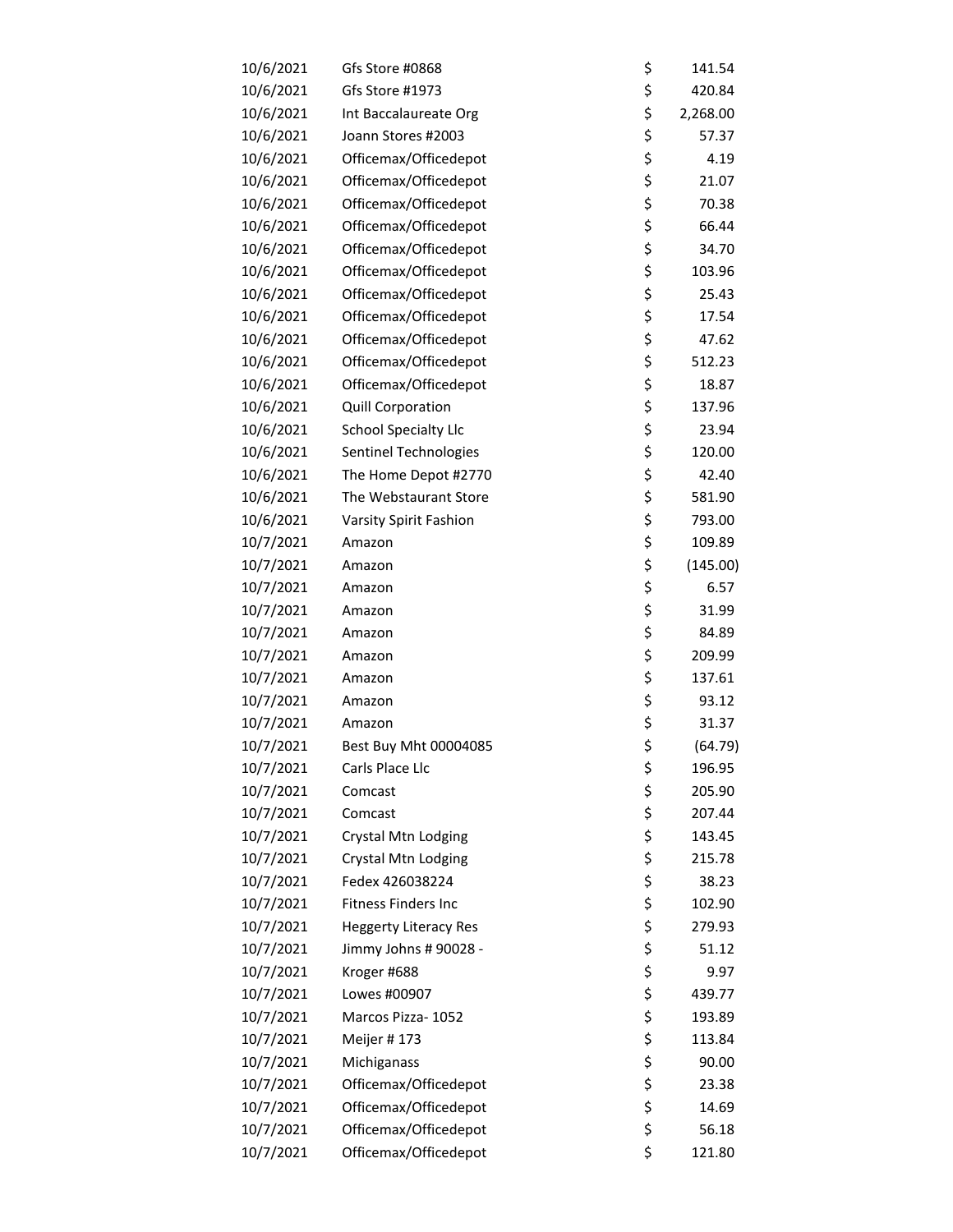| 10/7/2021  | Officemax/Officedepot        | \$<br>183.90   |
|------------|------------------------------|----------------|
| 10/7/2021  | Paypal Addons                | \$<br>39.00    |
| 10/7/2021  | Quill Corporation            | \$<br>16.44    |
| 10/7/2021  | <b>School Specialty Llc</b>  | \$<br>48.60    |
| 10/7/2021  | Shoreline Inn And Conf       | \$<br>273.70   |
| 10/7/2021  | Sp Wayside Publishin         | \$<br>40.00    |
| 10/7/2021  | <b>Tst Lake House Waterf</b> | \$<br>15.50    |
| 10/7/2021  | <b>Tst Lake House Waterf</b> | \$<br>39.92    |
| 10/7/2021  | Vwr International Inc        | \$<br>230.47   |
| 10/7/2021  | Vwr International Inc        | \$<br>248.28   |
| 10/7/2021  | Www.Northernsafety.Com       | \$<br>198.03   |
| 10/8/2021  | Amazon                       | \$<br>74.97    |
| 10/8/2021  | Amazon                       | \$<br>16.99    |
| 10/8/2021  | Amazon                       | \$<br>17.52    |
| 10/8/2021  | Amazon                       | \$<br>523.00   |
| 10/8/2021  | Amazon                       | \$<br>26.19    |
| 10/8/2021  | Amazon                       | \$<br>17.49    |
| 10/8/2021  | Amazon                       | \$<br>19.98    |
| 10/8/2021  | Amazon                       | \$<br>35.97    |
| 10/8/2021  | Amazon                       | \$<br>147.24   |
| 10/8/2021  | Amazon                       | \$<br>175.78   |
| 10/8/2021  | Amazon                       | \$<br>9.99     |
| 10/8/2021  | Amazon                       | \$<br>29.60    |
| 10/8/2021  | Amazon                       | \$<br>114.26   |
| 10/8/2021  | Amazon                       | \$<br>193.71   |
| 10/8/2021  | Amazon                       | \$<br>209.00   |
| 10/8/2021  | Amazon                       | \$<br>134.52   |
| 10/8/2021  | Avery Products Corpora       | \$<br>108.65   |
| 10/8/2021  | Capstone                     | \$<br>500.00   |
| 10/8/2021  | Crystal Mtn Lodging          | \$<br>(143.45) |
| 10/8/2021  | Lowes #00907                 | \$<br>(24.89)  |
| 10/8/2021  | Meijer #173                  | \$<br>23.20    |
| 10/8/2021  | Milan Ace Hdwe               | \$<br>17.99    |
| 10/8/2021  | Officemax/Officedepot        | \$<br>16.38    |
| 10/8/2021  | Paypal Conjuguemos           | \$<br>70.00    |
| 10/8/2021  | Paypal Michiganint           | \$<br>50.00    |
| 10/8/2021  | Sams Club #6667              | \$<br>442.79   |
| 10/8/2021  | <b>Staples Direct</b>        | \$<br>103.58   |
| 10/8/2021  | The Home Depot #2721         | \$<br>27.84    |
| 10/8/2021  | The Home Depot #2721         | \$<br>29.50    |
| 10/8/2021  | The Home Depot #2721         | \$<br>67.73    |
| 10/8/2021  | The Home Depot #2721         | \$<br>(10.46)  |
| 10/8/2021  | The Home Depot #2721         | \$<br>(74.83)  |
| 10/8/2021  | The Home Depot #2721         | \$<br>85.29    |
| 10/8/2021  | The Home Depot #2744         | \$<br>63.89    |
| 10/8/2021  | The Home Depot #2770         | \$<br>(42.40)  |
| 10/11/2021 | Amazon                       | \$<br>99.95    |
| 10/11/2021 | Amazon                       | \$<br>(0.61)   |
| 10/11/2021 | Amazon                       | \$<br>24.90    |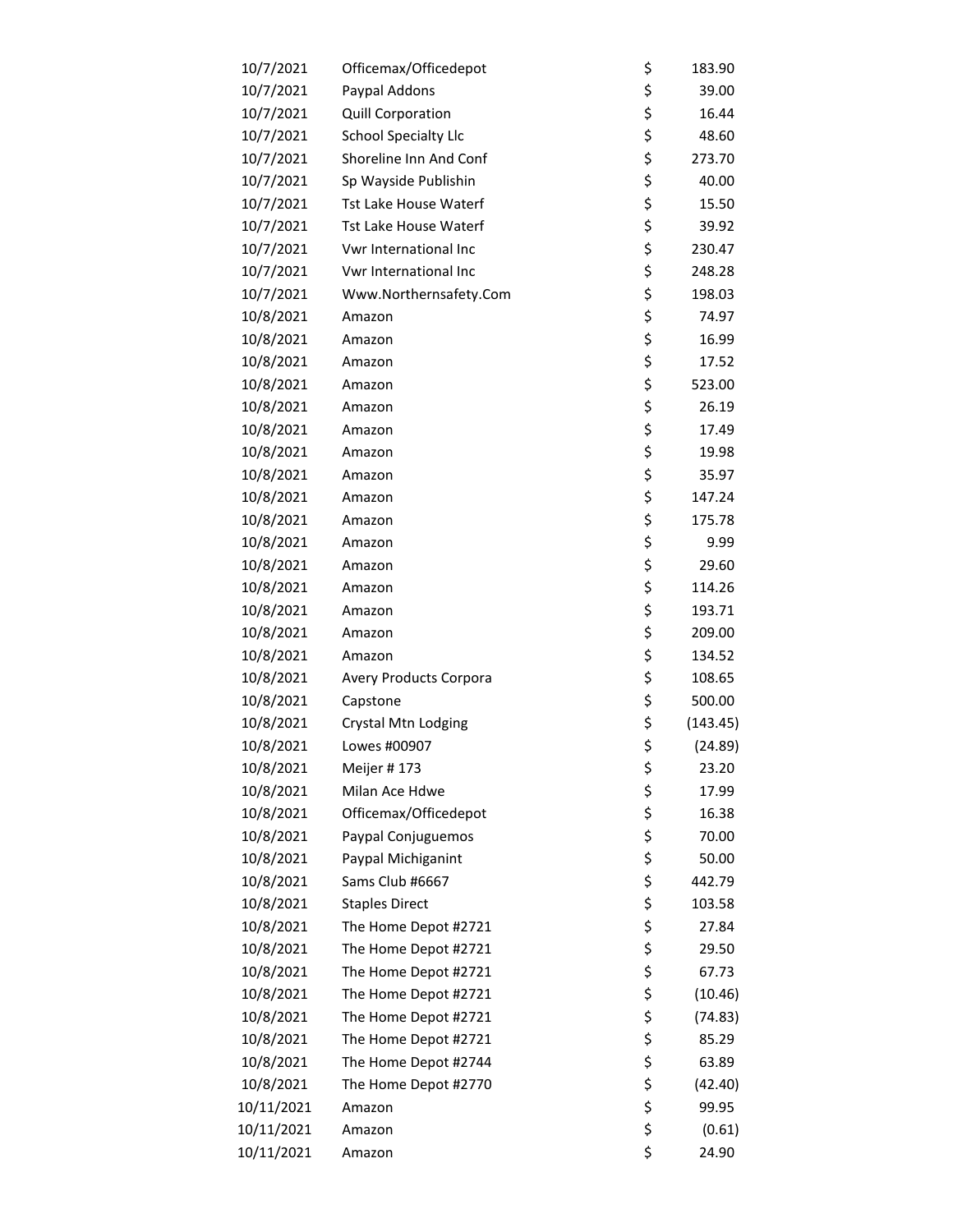| 10/11/2021 | Amazon                 | \$<br>35.00    |
|------------|------------------------|----------------|
| 10/11/2021 | Amazon                 | \$<br>9.85     |
| 10/11/2021 | Amazon                 | \$<br>30.43    |
| 10/11/2021 | Amazon                 | \$<br>92.32    |
| 10/11/2021 | Amazon                 | \$<br>240.00   |
| 10/11/2021 | Amazon                 | \$<br>480.00   |
| 10/11/2021 | Amazon                 | \$<br>194.80   |
| 10/11/2021 | Amazon                 | \$<br>1,941.99 |
| 10/11/2021 | Amazon                 | \$<br>39.98    |
| 10/11/2021 | Amazon                 | \$<br>22.85    |
| 10/11/2021 | Amazon                 | \$<br>240.00   |
| 10/11/2021 | Amazon                 | \$<br>61.63    |
| 10/11/2021 | Amazon                 | \$<br>109.00   |
| 10/11/2021 | Amazon                 | \$<br>134.86   |
| 10/11/2021 | Amazon                 | \$<br>51.03    |
| 10/11/2021 | Amazon                 | \$<br>178.71   |
| 10/11/2021 | Amazon                 | \$<br>618.49   |
| 10/11/2021 | Amazon                 | \$<br>252.90   |
| 10/11/2021 | Amazon                 | \$<br>283.19   |
| 10/11/2021 | Amazon                 | \$<br>434.59   |
| 10/11/2021 | Amazon                 | \$<br>24.68    |
| 10/11/2021 | Amazon                 | \$<br>25.68    |
| 10/11/2021 | Amazon                 | \$<br>(15.49)  |
| 10/11/2021 | Amazon                 | \$<br>96.25    |
| 10/11/2021 | Amazon                 | \$<br>1,744.55 |
| 10/11/2021 | Amazon                 | \$<br>42.27    |
| 10/11/2021 | Amazon                 | \$<br>230.14   |
| 10/11/2021 | Amazon                 | \$<br>221.79   |
| 10/11/2021 | Amazon                 | \$<br>607.38   |
| 10/11/2021 | Amazon                 | \$<br>124.75   |
| 10/11/2021 | Amazon                 | \$<br>7.58     |
| 10/11/2021 | Amazon                 | \$<br>7.99     |
| 10/11/2021 | Amazon                 | \$<br>12.12    |
| 10/11/2021 | Amazon                 | \$<br>41.93    |
| 10/11/2021 | Amazon                 | \$<br>6.48     |
| 10/11/2021 | Amazon                 | \$<br>37.20    |
| 10/11/2021 | Amazon                 | \$<br>37.00    |
| 10/11/2021 | Amazon                 | \$<br>14.39    |
| 10/11/2021 | Amazon                 | \$<br>42.68    |
| 10/11/2021 | Amazon                 | \$<br>1,039.35 |
| 10/11/2021 | Amazon                 | \$<br>45.62    |
| 10/11/2021 | Amazon                 | \$<br>25.08    |
| 10/11/2021 | Amazon                 | \$<br>327.12   |
| 10/11/2021 | Amazon                 | \$<br>18.60    |
| 10/11/2021 | Wpy Diversified Manage | \$<br>99.00    |
| 10/12/2021 | Amazon                 | \$<br>9.23     |
| 10/12/2021 | Amazon                 | \$<br>15.99    |
| 10/12/2021 | Amazon                 | \$<br>201.28   |
| 10/12/2021 | Amazon                 | \$<br>78.00    |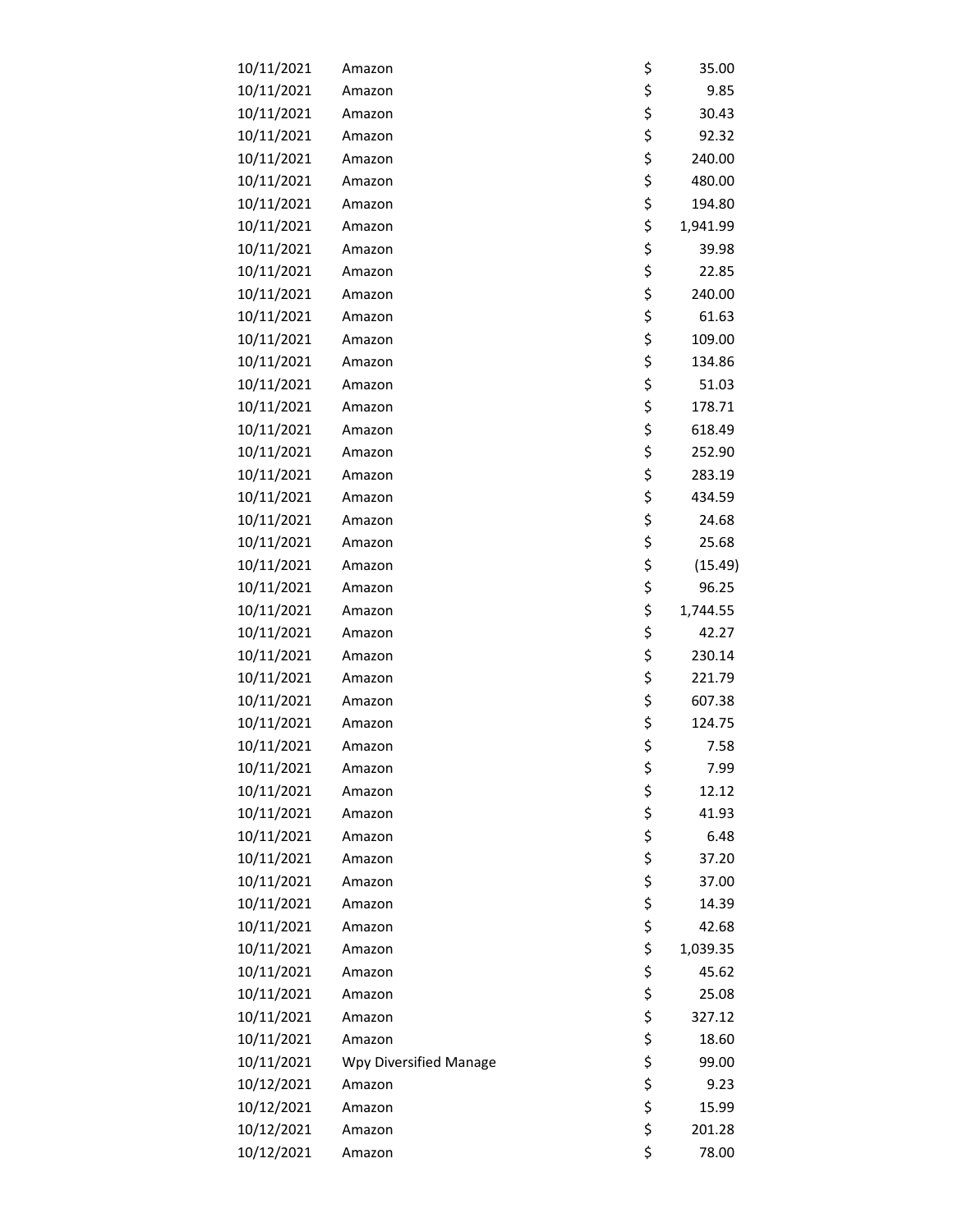| 10/12/2021 | Amazon                        | \$<br>13.39    |
|------------|-------------------------------|----------------|
| 10/12/2021 | Amazon                        | \$<br>39.98    |
| 10/12/2021 | Amazon                        | \$<br>86.37    |
| 10/12/2021 | Amazon                        | \$<br>62.98    |
| 10/12/2021 | Amazon                        | \$<br>38.99    |
| 10/12/2021 | Amazon                        | \$<br>7.20     |
| 10/12/2021 | Apple.Com/Us                  | \$<br>20.14    |
| 10/12/2021 | Boilers Controls & Equ        | \$<br>524.77   |
| 10/12/2021 | Dj Conley Associates I        | \$<br>820.59   |
| 10/12/2021 | Flinn Scientific Inc          | \$<br>145.20   |
| 10/12/2021 | In A One Networks Con         | \$<br>1,400.00 |
| 10/12/2021 | Meijer #064                   | \$<br>58.00    |
| 10/12/2021 | Mi State Police Ichat         | \$<br>10.00    |
| 10/12/2021 | Mi State Police Ichat         | \$<br>20.00    |
| 10/12/2021 | Miaaa Membership              | \$<br>119.60   |
| 10/12/2021 | Miaaa Membership              | \$<br>182.00   |
| 10/12/2021 | Officemax/Officedepot         | \$<br>33.44    |
| 10/12/2021 | <b>Shanty Creek Resorts -</b> | \$<br>152.02   |
| 10/12/2021 | <b>Shanty Creek Resorts -</b> | \$<br>152.02   |
| 10/12/2021 | The Home Depot #2721          | \$<br>37.20    |
| 10/13/2021 | Amazon                        | \$<br>9.49     |
| 10/13/2021 | Amazon                        | \$<br>24.99    |
| 10/13/2021 | Amazon                        | \$<br>297.55   |
| 10/13/2021 | Amazon                        | \$<br>63.96    |
| 10/13/2021 | Amazon                        | \$<br>75.96    |
| 10/13/2021 | Amazon                        | \$<br>14.99    |
| 10/13/2021 | Amazon                        | \$<br>26.03    |
| 10/13/2021 | Amazon                        | \$<br>27.84    |
| 10/13/2021 | Amazon                        | \$<br>64.95    |
| 10/13/2021 | Ascd                          | \$<br>59.00    |
| 10/13/2021 | <b>Bsn Sports Llc</b>         | \$<br>27.98    |
| 10/13/2021 | Canva I03206-20499913         | \$<br>55.00    |
| 10/13/2021 | Carolina Biologic Supp        | \$<br>85.72    |
| 10/13/2021 | Event Virtual 18th An         | \$<br>80.00    |
| 10/13/2021 | Event Virtual 18th An         | \$<br>240.00   |
| 10/13/2021 | J.W. Pepper                   | \$<br>366.50   |
| 10/13/2021 | Jar Systems, Llc              | \$<br>163.77   |
| 10/13/2021 | Kroger #689                   | \$<br>32.94    |
| 10/13/2021 | Meijer #064                   | \$<br>66.36    |
| 10/13/2021 | Officemax/Officedepot         | \$<br>21.68    |
| 10/13/2021 | Officemax/Officedepot         | \$<br>(103.96) |
| 10/13/2021 | <b>Quill Corporation</b>      | \$<br>93.13    |
| 10/13/2021 | Sams Club #6667               | \$<br>89.32    |
| 10/13/2021 | Sq Piece Products             | \$<br>(1.50)   |
| 10/13/2021 | Varsity Ford                  | \$<br>54.87    |
| 10/14/2021 | Aldi 67048                    | \$<br>19.78    |
| 10/14/2021 | Amazon                        | \$<br>39.99    |
| 10/14/2021 | Amazon                        | \$<br>74.15    |
| 10/14/2021 | Amazon                        | \$<br>238.00   |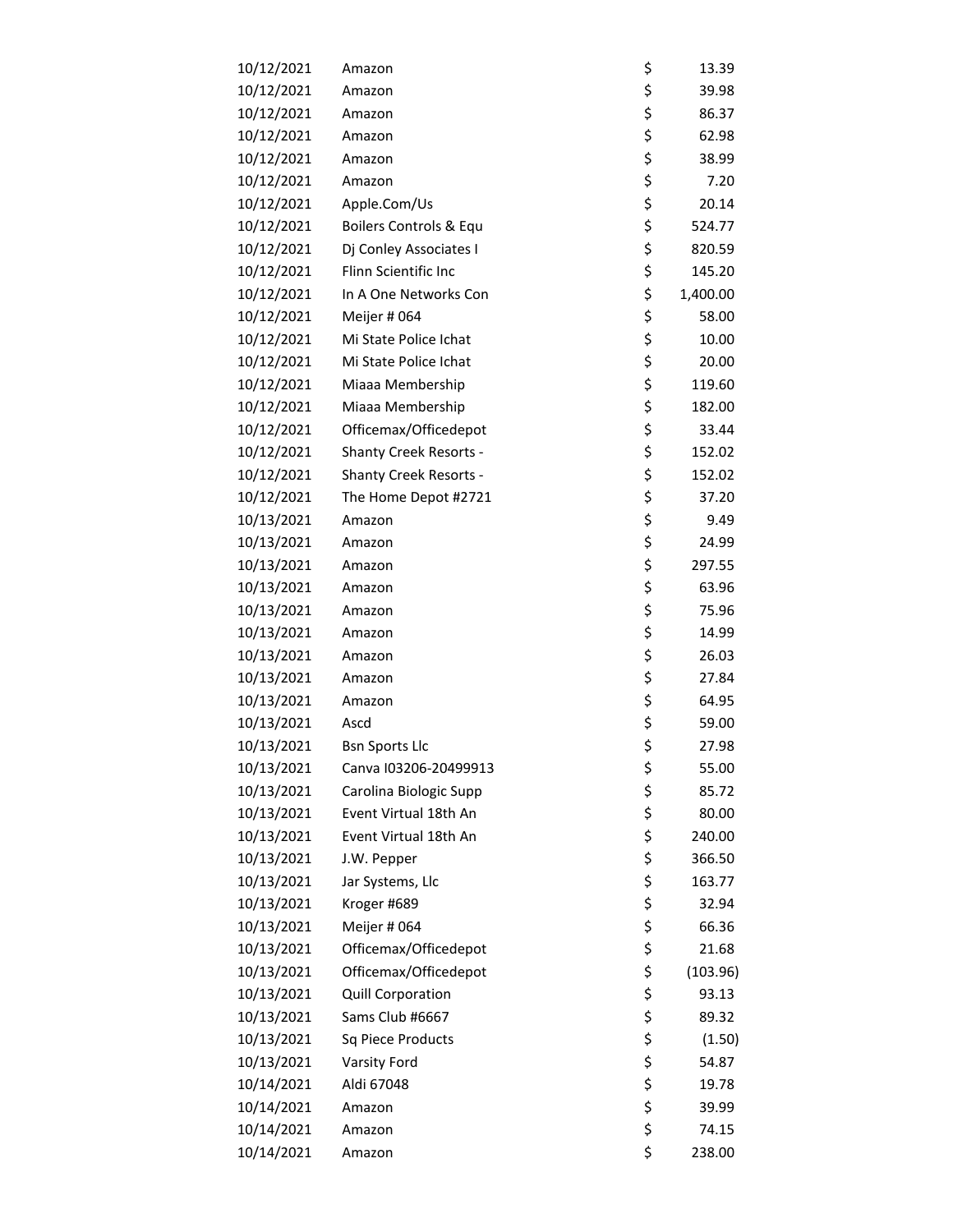| 10/14/2021 | Amazon                    | \$<br>4.99      |
|------------|---------------------------|-----------------|
| 10/14/2021 | Amazon                    | \$<br>130.86    |
| 10/14/2021 | Amazon                    | \$<br>76.49     |
| 10/14/2021 | Amazon                    | \$<br>23.99     |
| 10/14/2021 | Amazon                    | \$<br>29.25     |
| 10/14/2021 | Amazon                    | \$<br>19.85     |
| 10/14/2021 | Amazon                    | \$<br>9.89      |
| 10/14/2021 | Amazon                    | \$<br>108.34    |
| 10/14/2021 | Amazon                    | \$<br>115.06    |
| 10/14/2021 | Amazon                    | \$<br>29.98     |
| 10/14/2021 | Amazon                    | \$<br>107.37    |
| 10/14/2021 | Amazon                    | \$<br>148.60    |
| 10/14/2021 | <b>Brewers Inc</b>        | \$<br>207.00    |
| 10/14/2021 | City Of Ann Arbor         | \$<br>26,041.40 |
| 10/14/2021 | City Of Ann Arbor         | \$<br>54,231.21 |
| 10/14/2021 | Crystal Mtn Lodging       | \$<br>376.20    |
| 10/14/2021 | <b>Dollarbill Copying</b> | \$<br>50.81     |
| 10/14/2021 | Learning Without Tears    | \$<br>18.00     |
| 10/14/2021 | Meijer #027               | \$<br>39.98     |
| 10/14/2021 | Michigan Pupil Account    | \$<br>70.00     |
| 10/14/2021 | Officemax/Officedepot     | \$<br>623.74    |
| 10/14/2021 | Officemax/Officedepot     | \$<br>18.79     |
| 10/14/2021 | Officemax/Officedepot     | \$<br>164.72    |
| 10/14/2021 | Panera Bread #600874 O    | \$<br>249.32    |
| 10/14/2021 | Panera Bread #601366 O    | \$<br>145.42    |
| 10/14/2021 | Party City 4111           | \$<br>53.97     |
| 10/14/2021 | Quill Corporation         | \$<br>123.42    |
| 10/14/2021 | Sq Ahmos Dexter           | \$<br>95.00     |
| 10/14/2021 | Sq Ib Schools Of Mich     | \$<br>800.00    |
| 10/14/2021 | Stapls7341389774000001    | \$<br>36.73     |
| 10/14/2021 | Tlf Nortons Flowers An    | \$<br>133.35    |
| 10/14/2021 | Zoom                      | \$<br>14.99     |
| 10/14/2021 | Zoom                      | \$<br>14.99     |
| 10/15/2021 | Amazon                    | \$<br>96.25     |
| 10/15/2021 | Amazon                    | \$<br>136.50    |
| 10/15/2021 | Amazon                    | \$<br>469.00    |
| 10/15/2021 | Amazon                    | \$<br>46.88     |
| 10/15/2021 | Amazon                    | \$<br>91.98     |
| 10/15/2021 | Amazon                    | \$<br>25.89     |
| 10/15/2021 | Amazon                    | \$<br>149.95    |
| 10/15/2021 | Amazon                    | \$<br>47.99     |
| 10/15/2021 | Amazon                    | \$<br>15.95     |
| 10/15/2021 | Amazon                    | \$<br>35.67     |
| 10/15/2021 | Amazon                    | \$<br>239.00    |
| 10/15/2021 | <b>Ascott Corp</b>        | \$<br>810.00    |
| 10/15/2021 | Canva I03208-33655833     | \$<br>85.00     |
| 10/15/2021 | <b>Fortinos Flowers</b>   | \$<br>155.70    |
| 10/15/2021 | Gbc Arden Studio          | \$<br>118.56    |
| 10/15/2021 | Grainger                  | \$<br>39.05     |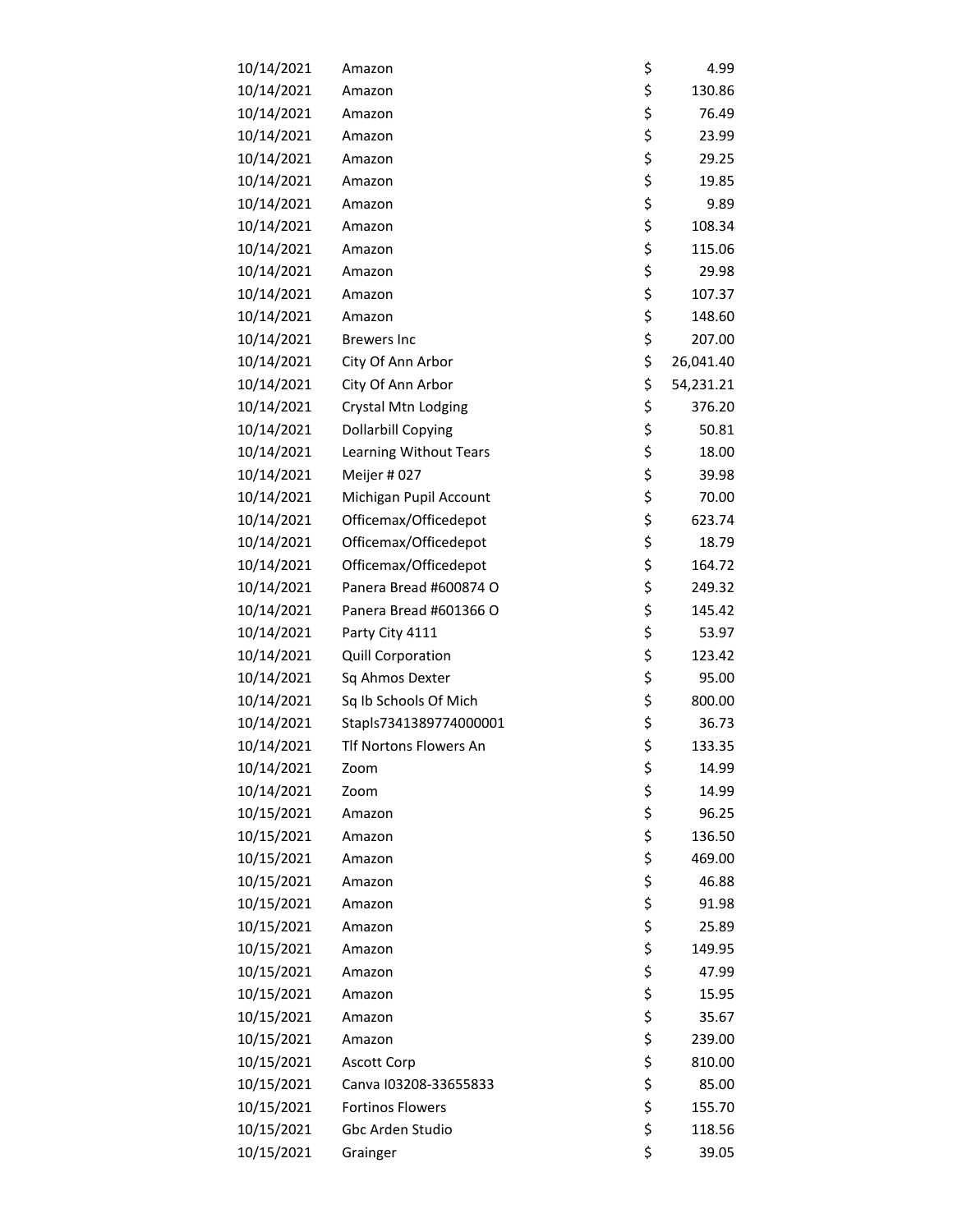| 10/15/2021 | <b>Heggerty Literacy Res</b> | \$<br>87.99    |
|------------|------------------------------|----------------|
| 10/15/2021 | J.W. Pepper                  | \$<br>17.85    |
| 10/15/2021 | Jimmy Johns # 90028 -        | \$<br>438.00   |
| 10/15/2021 | Logmein Rescue               | \$<br>1,500.00 |
| 10/15/2021 | Magnatag Visible Syste       | \$<br>30.81    |
| 10/15/2021 | Math Assoc America           | \$<br>444.00   |
| 10/15/2021 | Oaisd Instr Svc              | \$<br>10.00    |
| 10/15/2021 | Oaisd Instr Svc              | \$<br>10.00    |
| 10/15/2021 | Oaisd Instr Svc              | \$<br>10.00    |
| 10/15/2021 | Oaisd Instr Svc              | \$<br>10.00    |
| 10/15/2021 | Oaisd Instr Svc              | \$<br>10.00    |
| 10/15/2021 | Paypal Cymbalsonly           | \$<br>4,567.00 |
| 10/15/2021 | <b>Stadium Hardware</b>      | \$<br>67.46    |
| 10/15/2021 | The Home Depot #2721         | \$<br>52.88    |
| 10/18/2021 | Amazon                       | \$<br>103.99   |
| 10/18/2021 | Amazon                       | \$<br>(103.49) |
| 10/18/2021 | Amazon                       | \$<br>19.87    |
| 10/18/2021 | Amazon                       | \$<br>(47.96)  |
| 10/18/2021 | Amazon                       | \$<br>59.88    |
| 10/18/2021 | Amazon                       | \$<br>43.78    |
| 10/18/2021 | Amazon                       | \$<br>22.78    |
| 10/18/2021 | Amazon                       | \$<br>23.98    |
| 10/18/2021 | Amazon                       | \$<br>23.98    |
| 10/18/2021 | Amazon                       | \$<br>18.29    |
| 10/18/2021 | Amazon                       | \$<br>1,039.02 |
| 10/18/2021 | Comcast                      | \$<br>558.35   |
| 10/18/2021 | Courtyard Ann Arbor          | \$<br>1,317.60 |
| 10/18/2021 | <b>Dollarbill Copying</b>    | \$<br>206.10   |
| 10/18/2021 | <b>Dollarbill Copying</b>    | \$<br>498.20   |
| 10/18/2021 | Gbc Arden Studio             | \$<br>(8.66)   |
| 10/18/2021 | Holiday Inn Express          | \$<br>95.23    |
| 10/18/2021 | Kroger #688                  | \$<br>7.47     |
| 10/18/2021 | Meijer # 064                 | \$<br>10.47    |
| 10/18/2021 | Officemax/Officedepot        | \$<br>36.28    |
| 10/18/2021 | Officemax/Officedepot        | \$<br>31.80    |
| 10/18/2021 | Officemax/Officedepot        | \$<br>1.63     |
| 10/18/2021 | Poster Compliance Cent       | \$<br>2,091.25 |
| 10/18/2021 | <b>Precision Drum</b>        | \$<br>57.00    |
| 10/18/2021 | Quill Corporation            | \$<br>16.99    |
| 10/18/2021 | Really Good Stuff            | \$<br>139.98   |
| 10/18/2021 | Rydin Decal- Moto            | \$<br>218.47   |
| 10/18/2021 | Sams Membership              | \$<br>45.00    |
| 10/18/2021 | Scholastic, Inc.             | \$<br>334.05   |
| 10/18/2021 | <b>School Specialty Llc</b>  | \$<br>5.45     |
| 10/18/2021 | Speedway 08708 Ann Arb       | \$<br>50.00    |
| 10/18/2021 | Sq Washtenaw Dairy           | \$<br>99.00    |
| 10/18/2021 | Stadium Hardware             | \$<br>52.99    |
| 10/18/2021 | <b>Steve Weiss Music Inc</b> | \$<br>943.35   |
| 10/18/2021 | The Meadows Golf Prosh       | \$<br>168.00   |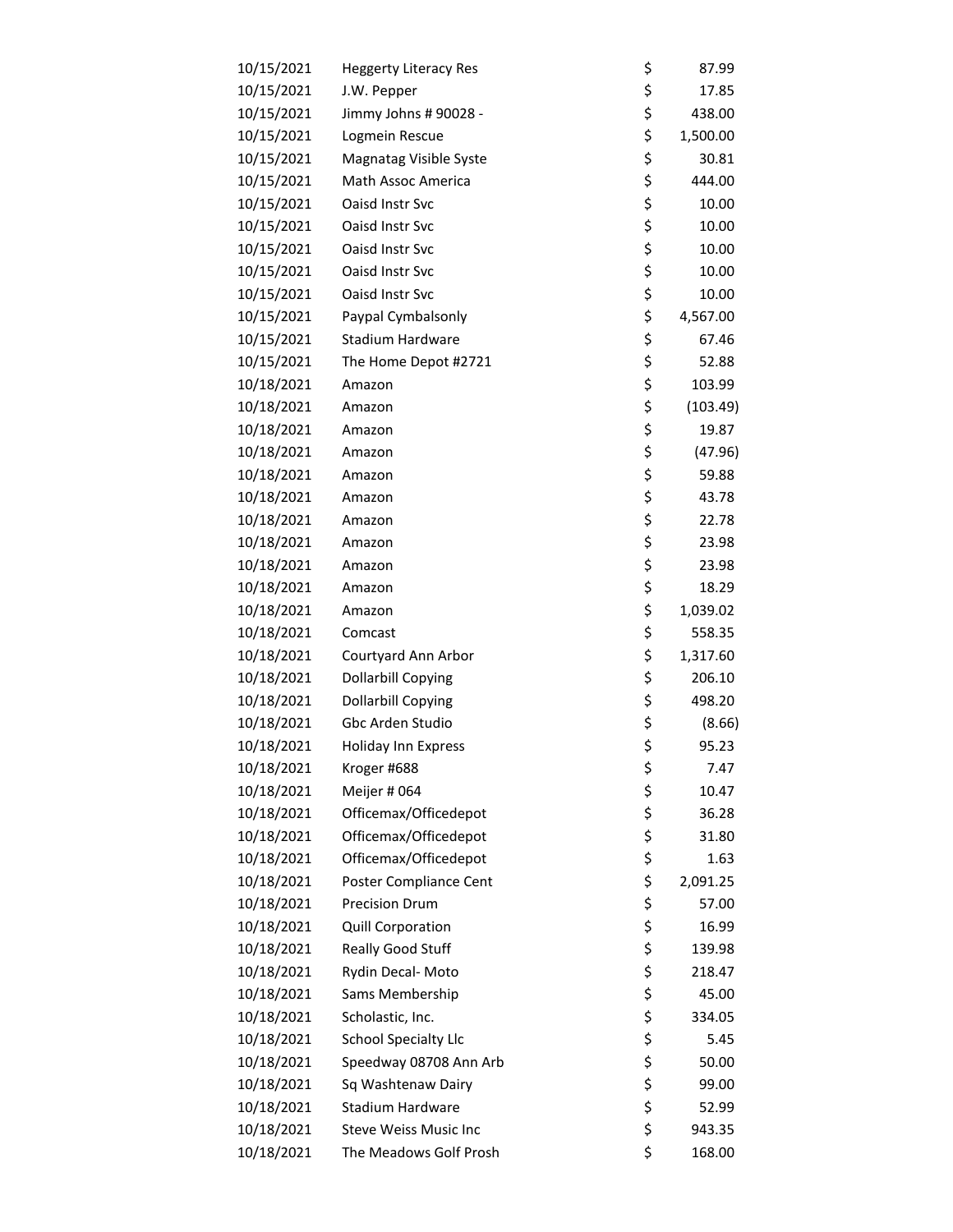| 10/18/2021 | The Meadows Golf Prosh        | \$<br>360.00   |
|------------|-------------------------------|----------------|
| 10/18/2021 | Walmart.Com Aa                | \$<br>116.64   |
| 10/18/2021 | Zipgrade Llc                  | \$<br>69.90    |
| 10/19/2021 | Amazon                        | \$<br>28.48    |
| 10/19/2021 | Amazon                        | \$<br>75.13    |
| 10/19/2021 | Amazon                        | \$<br>79.71    |
| 10/19/2021 | Amazon                        | \$<br>44.99    |
| 10/19/2021 | Amazon                        | \$<br>46.68    |
| 10/19/2021 | Amazon                        | \$<br>77.58    |
| 10/19/2021 | Amazon                        | \$<br>14.96    |
| 10/19/2021 | Amazon                        | \$<br>22.98    |
| 10/19/2021 | Amazon                        | \$<br>276.21   |
| 10/19/2021 | <b>Collegeboard Workshops</b> | \$<br>250.00   |
| 10/19/2021 | Decker Equipment              | \$<br>558.49   |
| 10/19/2021 | Envato                        | \$<br>198.00   |
| 10/19/2021 | <b>Fitness Finders Inc</b>    | \$<br>109.75   |
| 10/19/2021 | Flinn Scientific Inc          | \$<br>1,464.57 |
| 10/19/2021 | Gfs Store #1973               | \$<br>32.97    |
| 10/19/2021 | Golden Limousine              | \$<br>1,066.50 |
| 10/19/2021 | Meijer #064                   | \$<br>21.46    |
| 10/19/2021 | Officemax/Officedepot         | \$<br>28.46    |
| 10/19/2021 | Officemax/Officedepot         | \$<br>36.76    |
| 10/19/2021 | Shoreline Inn And Conf        | \$<br>(12.38)  |
| 10/19/2021 | Shoreline Inn And Conf        | \$<br>(14.28)  |
| 10/19/2021 | Sweetwater Sound              | \$<br>71.70    |
| 10/19/2021 | Teacherspayteachers.Co        | \$<br>5.00     |
| 10/19/2021 | The Ups Store 4295            | \$<br>12.03    |
| 10/19/2021 | <b>USPS</b>                   | \$<br>123.38   |
| 10/19/2021 | <b>USPS</b>                   | \$<br>116.00   |
| 10/19/2021 | <b>USPS</b>                   | \$<br>60.56    |
| 10/20/2021 | Aldi 67052                    | \$<br>28.42    |
| 10/20/2021 | Amazon                        | \$<br>189.00   |
| 10/20/2021 | Amazon                        | \$<br>55.21    |
| 10/20/2021 | Amazon                        | \$<br>19.20    |
| 10/20/2021 | Amazon                        | \$<br>26.00    |
| 10/20/2021 | Amazon                        | \$<br>85.99    |
| 10/20/2021 | Amazon                        | \$<br>17.45    |
| 10/20/2021 | Amazon                        | \$<br>139.98   |
| 10/20/2021 | Amazon                        | \$<br>49.95    |
| 10/20/2021 | Amazon                        | \$<br>165.90   |
| 10/20/2021 | Amazon                        | \$<br>259.27   |
| 10/20/2021 | Amazon                        | \$<br>89.98    |
| 10/20/2021 | Amazon                        | \$<br>26.99    |
| 10/20/2021 | Amazon                        | \$<br>41.99    |
| 10/20/2021 | Amazon                        | \$<br>5.95     |
| 10/20/2021 | Amazon                        | \$<br>259.98   |
| 10/20/2021 | <b>Ascd Resources</b>         | \$<br>4,395.60 |
| 10/20/2021 | Flinn Scientific Inc          | \$<br>10.90    |
| 10/20/2021 | Jimmy Johns # 90028 -         | \$<br>79.95    |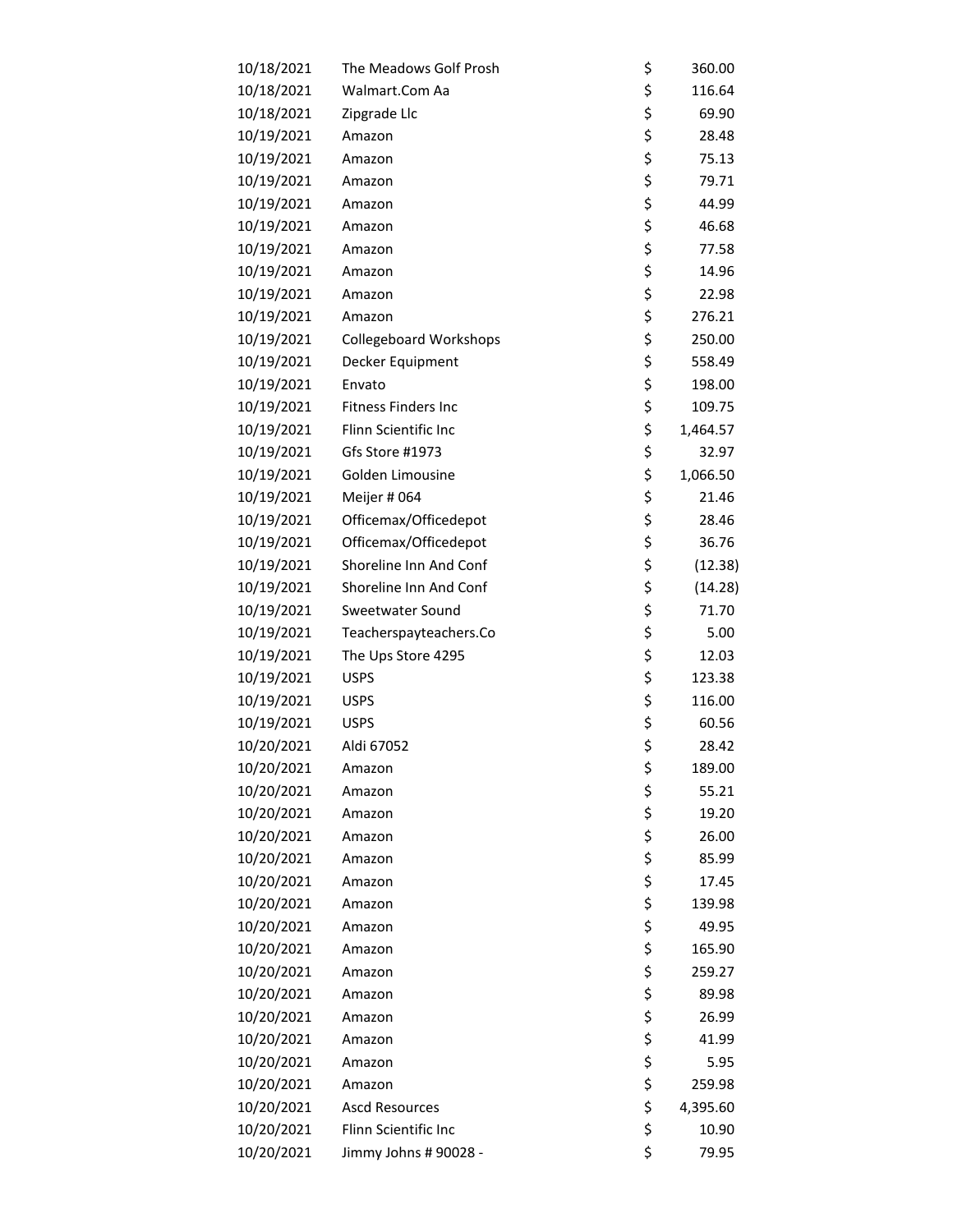| 10/20/2021 | Jimmy Johns # 90028 -     | \$<br>84.51    |
|------------|---------------------------|----------------|
| 10/20/2021 | Kroger #688               | \$<br>115.42   |
| 10/20/2021 | Lowes #00734              | \$<br>39.98    |
| 10/20/2021 | Nna Services Llc          | \$<br>295.94   |
| 10/20/2021 | Officemax/Officedepot     | \$<br>4.41     |
| 10/20/2021 | Officemax/Officedepot     | \$<br>13.50    |
| 10/20/2021 | Officemax/Officedepot     | \$<br>31.98    |
| 10/20/2021 | Officemax/Officedepot     | \$<br>28.40    |
| 10/20/2021 | Quill Corporation         | \$<br>118.98   |
| 10/20/2021 | Runyan Pottery Supply     | \$<br>257.50   |
| 10/20/2021 | Runyan Pottery Supply     | \$<br>257.50   |
| 10/20/2021 | Runyan Pottery Supply     | \$<br>280.00   |
| 10/20/2021 | Runyan Pottery Supply     | \$<br>202.50   |
| 10/20/2021 | Runyan Pottery Supply     | \$<br>(257.50) |
| 10/20/2021 | <b>Teachers Discovery</b> | \$<br>109.97   |
| 10/20/2021 | <b>Therapy Shoppe</b>     | \$<br>86.60    |
| 10/21/2021 | Amazon                    | \$<br>51.98    |
| 10/21/2021 | Amazon                    | \$<br>178.45   |
| 10/21/2021 | Amazon                    | \$<br>122.21   |
| 10/21/2021 | Amazon                    | \$<br>98.50    |
| 10/21/2021 | Amazon                    | \$<br>14.96    |
| 10/21/2021 | Amazon                    | \$<br>17.98    |
| 10/21/2021 | B&h Photo 800-606-6969    | \$<br>5,335.40 |
| 10/21/2021 | Clear Rate Communicati    | \$<br>4,477.06 |
| 10/21/2021 | Jimmy Johns # 90028 -     | \$<br>110.00   |
| 10/21/2021 | Little Caesars #0116      | \$<br>75.26    |
| 10/21/2021 | Maeds                     | \$<br>210.00   |
| 10/21/2021 | Michiganass               | \$<br>(383.00) |
| 10/21/2021 | Michiganass               | \$<br>578.00   |
| 10/21/2021 | Officemax/Officedepot     | \$<br>32.71    |
| 10/21/2021 | Officemax/Officedepot     | \$<br>214.64   |
| 10/21/2021 | Officemax/Officedepot     | \$<br>11.67    |
| 10/21/2021 | Officemax/Officedepot     | \$<br>6.34     |
| 10/21/2021 | Pollys #12                | \$<br>54.00    |
| 10/21/2021 | Stadium Trophy Inc        | \$<br>150.00   |
| 10/21/2021 | Sweetwater Sound          | \$<br>91.99    |
| 10/21/2021 | <b>USPS</b>               | \$<br>28.91    |
| 10/21/2021 | Zoom                      | \$<br>990.00   |
| 10/22/2021 | Amazon                    | \$<br>49.02    |
| 10/22/2021 | Amazon                    | \$<br>86.35    |
| 10/22/2021 | Amazon                    | \$<br>45.97    |
| 10/22/2021 | Amazon                    | \$<br>231.40   |
| 10/22/2021 | Ann Arbor Area Transpo    | \$<br>58.00    |
| 10/22/2021 | Cliff Keen Athletic       | \$<br>68.00    |
| 10/22/2021 | Coolshirt Systems Llc     | \$<br>689.00   |
| 10/22/2021 | Gfs Store #1973           | \$<br>51.95    |
| 10/22/2021 | <b>Grand Trav Resort</b>  | \$<br>109.00   |
| 10/22/2021 | Miaaa Membership          | \$<br>119.60   |
| 10/22/2021 | Miaaa Membership          | \$<br>182.00   |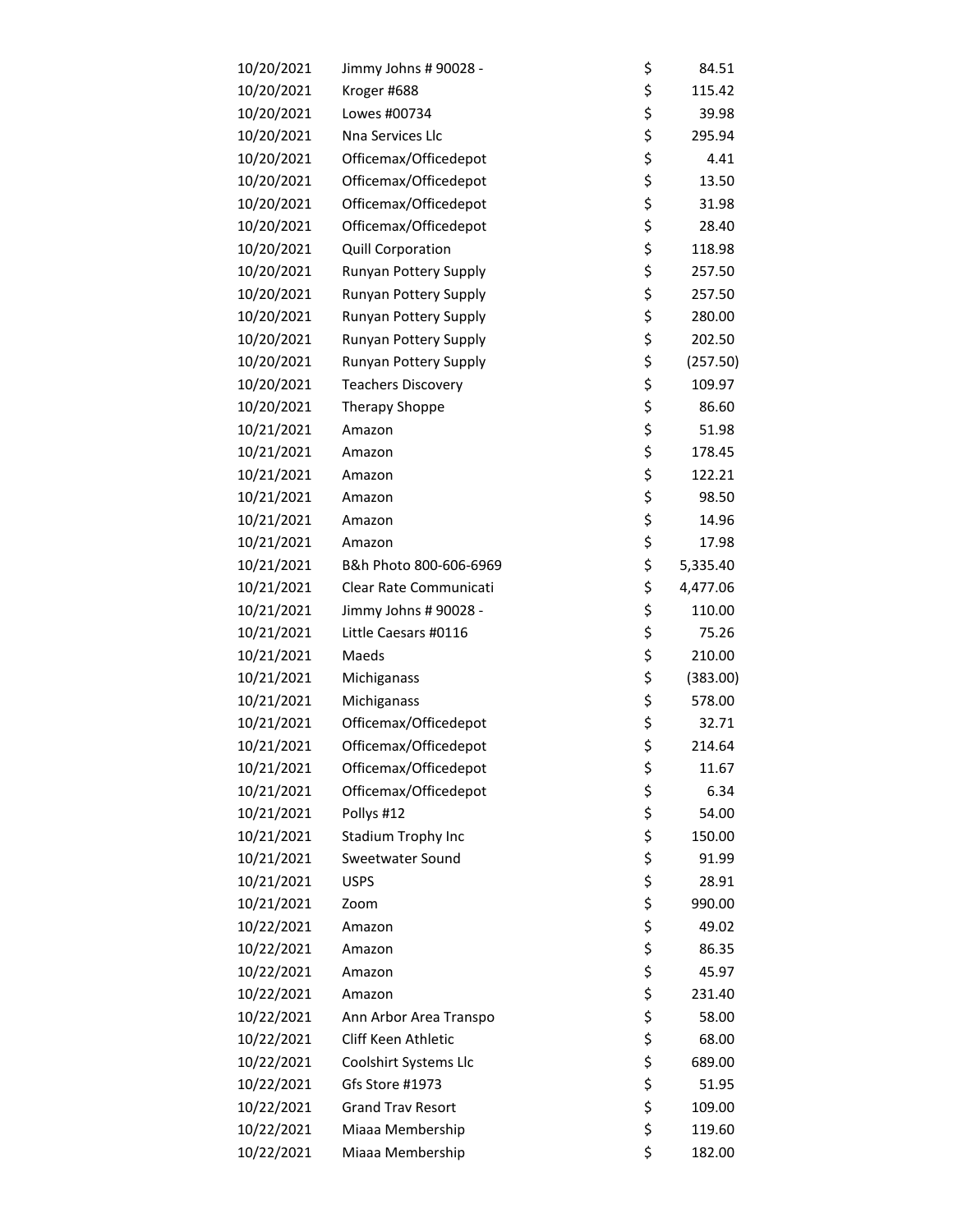| 10/22/2021<br>Officemax/Officedepot<br>Pioneer Drama Service<br>10/22/2021<br>10/22/2021<br><b>Promote Marketing Conc</b><br>10/22/2021<br>Sams Club #6667<br>10/22/2021<br><b>Scholastic Education</b> | \$<br>\$<br>\$<br>\$<br>\$<br>\$<br>\$<br>\$ | 142.99<br>367.50<br>462.28<br>(45.00)<br>359.70<br>357.99 |
|---------------------------------------------------------------------------------------------------------------------------------------------------------------------------------------------------------|----------------------------------------------|-----------------------------------------------------------|
|                                                                                                                                                                                                         |                                              |                                                           |
|                                                                                                                                                                                                         |                                              |                                                           |
|                                                                                                                                                                                                         |                                              |                                                           |
|                                                                                                                                                                                                         |                                              |                                                           |
|                                                                                                                                                                                                         |                                              |                                                           |
| 10/22/2021<br>Sp Pso-Rite.Com Llc                                                                                                                                                                       |                                              |                                                           |
| 10/22/2021<br>Speedway 08707 Ann Arb                                                                                                                                                                    |                                              | 35.71                                                     |
| 10/22/2021<br><b>Stadium Hardware</b>                                                                                                                                                                   |                                              | 40.50                                                     |
| 10/22/2021<br>Sweetwater Sound                                                                                                                                                                          | \$                                           | 611.91                                                    |
| 10/22/2021<br>Sweetwater Sound                                                                                                                                                                          | \$                                           | 2,918.99                                                  |
| 10/22/2021<br><b>Vzwrlss Apocc Visb</b>                                                                                                                                                                 | \$                                           | 6,446.15                                                  |
| 10/22/2021<br>Vzwrlss Apocc Visb                                                                                                                                                                        | \$                                           | 13,839.89                                                 |
| 10/22/2021<br>Washtenaw Cnty Vital R                                                                                                                                                                    | \$                                           | 10.00                                                     |
| 10/22/2021<br>Zoom                                                                                                                                                                                      | \$                                           | 14.99                                                     |
| 10/25/2021<br>Amazon                                                                                                                                                                                    | \$                                           | (103.99)                                                  |
| 10/25/2021<br>Amazon                                                                                                                                                                                    | \$                                           | 20.49                                                     |
| 10/25/2021<br>Amazon                                                                                                                                                                                    | \$                                           | 11.54                                                     |
| 10/25/2021<br>Amazon                                                                                                                                                                                    | \$                                           | 108.00                                                    |
| 10/25/2021<br>Amazon                                                                                                                                                                                    | \$                                           | 350.13                                                    |
| 10/25/2021<br>Amazon                                                                                                                                                                                    | \$                                           | 50.52                                                     |
| 10/25/2021<br>Amazon                                                                                                                                                                                    | \$                                           | 20.59                                                     |
| 10/25/2021<br>Amazon                                                                                                                                                                                    | \$                                           | 113.99                                                    |
| 10/25/2021<br>Amazon                                                                                                                                                                                    | \$                                           | 123.16                                                    |
| 10/25/2021<br>Amazon                                                                                                                                                                                    | \$                                           | 139.11                                                    |
| 10/25/2021<br>Amazon                                                                                                                                                                                    | \$                                           | 12.99                                                     |
| 10/25/2021<br>Arrow Safety Device Co                                                                                                                                                                    | \$                                           | 490.00                                                    |
| 10/25/2021<br><b>Ascott Corp</b>                                                                                                                                                                        | \$                                           | 18.00                                                     |
| 10/25/2021<br><b>Beckers School Supplie</b>                                                                                                                                                             | \$                                           | 112.45                                                    |
| 10/25/2021<br>Des Moines Stamp Mfg C                                                                                                                                                                    | \$                                           | 70.05                                                     |
| 10/25/2021<br><b>Dollarbill Copying</b>                                                                                                                                                                 | \$                                           | 169.32                                                    |
| 10/25/2021<br><b>Embassy Suites</b>                                                                                                                                                                     | \$                                           | 316.10                                                    |
| 10/25/2021<br><b>Embassy Suites</b>                                                                                                                                                                     | \$                                           | 359.17                                                    |
| 10/25/2021<br>Flinn Scientific Inc                                                                                                                                                                      | \$                                           | 29.30                                                     |
| 10/25/2021<br><b>Grand Trav Resort</b>                                                                                                                                                                  | \$                                           | 190.00                                                    |
| 10/25/2021<br><b>Grand Trav Resort</b>                                                                                                                                                                  | \$                                           | (190.00)                                                  |
| Mailchimp Monthly<br>10/25/2021                                                                                                                                                                         | \$                                           | 200.00                                                    |
| 10/25/2021<br>Meijer #064                                                                                                                                                                               | \$                                           | 93.17                                                     |
| 10/25/2021<br>National Energy Contro                                                                                                                                                                    | \$                                           | 2,528.53                                                  |
| 10/25/2021<br>Radisson Hotels #33                                                                                                                                                                       | \$                                           | 186.45                                                    |
| 10/25/2021<br>Sp Nova Color                                                                                                                                                                             | \$                                           | 268.43                                                    |
| 10/25/2021<br>Sweetwater Sound                                                                                                                                                                          | \$                                           | (71.70)                                                   |
| 10/25/2021<br>Wpy Diversified Manage                                                                                                                                                                    | \$                                           | 99.00                                                     |
| 10/25/2021<br>Www.Jamf.Com                                                                                                                                                                              | \$                                           | 8,750.00                                                  |
| 10/25/2021<br>Zoom                                                                                                                                                                                      | \$                                           | 14.99                                                     |
| 10/25/2021<br>Zoom                                                                                                                                                                                      | \$                                           | 14.99                                                     |
| 10/26/2021<br>Amazon                                                                                                                                                                                    | \$                                           | 49.79                                                     |
| 10/26/2021<br>Amazon                                                                                                                                                                                    | \$                                           | 61.19                                                     |
| 10/26/2021<br>Amazon                                                                                                                                                                                    | \$                                           | 52.97                                                     |
| 10/26/2021<br>Amazon                                                                                                                                                                                    | \$                                           | 79.98                                                     |